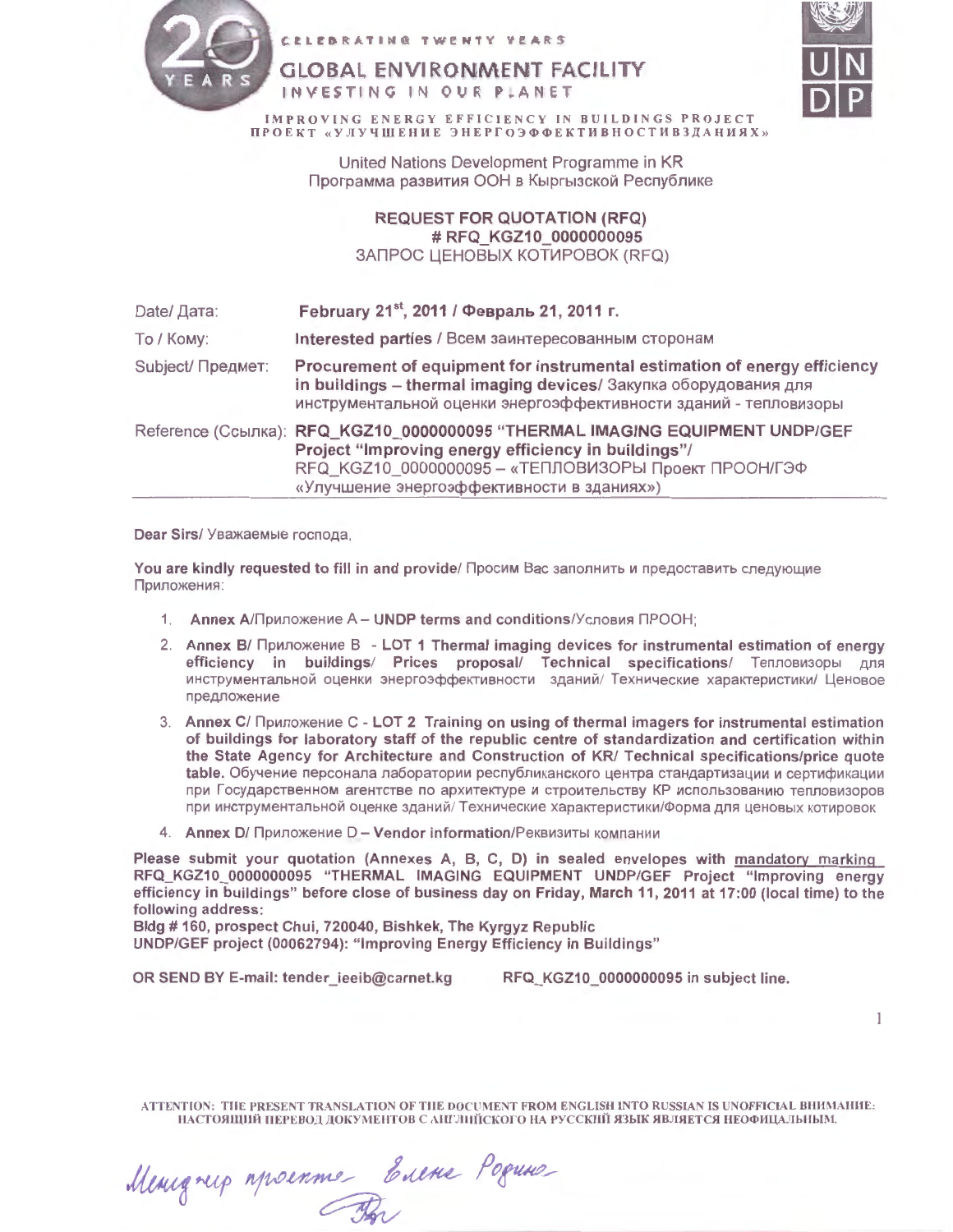

Просим Вас предоставить ваше предложение (Приложения А, В, С, D) в запечатанном конверте с<br>обязательной пометкой ТЕПЛОВИЗОРЫ Проект ПРООН/ГЭФ «Улучшение энергоэффективности в<br>зданиях») Конечныйсрокпредоставления расценок:

Бишкек пр.Чуй 160, Проект ПРООН «Улучшение энергоэффективности в зданиях» или выслать на<br>электронный адрес: tender\_ieeib@carnet.kg в теме указать - RFQ\_KGZ10\_0000000095

| <b>ANNEX A/ Приложение A</b> |
|------------------------------|
|------------------------------|

|                                                                                     | <b>UNDP terms and Conditions/ Условия ПРООН</b>                                                                                                                                                                                                                                                                                                                                                                                                                                        | Supplier's<br>confirmation/<br>Подтверждение<br>поставщика |
|-------------------------------------------------------------------------------------|----------------------------------------------------------------------------------------------------------------------------------------------------------------------------------------------------------------------------------------------------------------------------------------------------------------------------------------------------------------------------------------------------------------------------------------------------------------------------------------|------------------------------------------------------------|
| <b>Delivery Term</b><br><b>&amp; Place/ Условия</b><br>поставки и место<br>доставки | DDU, INCOTERMS for international suppliers / для международных<br>поставшиков<br>DDP, INCOTERMS for local suppliers / для местных поставщиков<br>411.<br>Avenue, Bishkek,<br>Kyrgyz<br>Republic, R.<br>28<br><b>Manasa</b><br><b>UNDP/GEF Project "Improving Energy Efficiency in Buildings"</b><br>Кыргызская Республика, г. Бишкек, пр. Манаса, 28, к. 411,<br>проект ПРООН/ГЭФ «Улучшение энергоэффективности в зданиях»                                                            |                                                            |
| Delivery terms/<br>Сроки поставки                                                   | No later than 60 working days from the date when Purchase Order is<br>signed for supply of goods. Purchase Order shall be signed within 3<br>working days/ Не позже 60 рабочих дней с момента подписания<br>Покупателем контракта на поставку товаров. Заказ на поставку<br>должен быть подписан в течении 3-х рабочих дней.                                                                                                                                                           |                                                            |
| <b>Payment Terms/</b><br>Условия оплаты                                             | 100% through bank transfer upon delivery of the equipment and<br>signing of Acceptance Form by Receiver / 100% после фактической<br>поставки и подписи Получателем акта приемки. Вид платежа:<br>безналичный (перечислением)                                                                                                                                                                                                                                                           |                                                            |
| Validity of<br>Quotation/ Cpok<br>действия ценовых<br>котировок                     | 90 days / 90 дней                                                                                                                                                                                                                                                                                                                                                                                                                                                                      |                                                            |
| Warranty/<br>Гарантия                                                               | 12 months / 12 месяцев<br>Provision of post warranty maintenance services is preferable /<br>Предоставление пост гарантийного технического обслуживания<br>желательно                                                                                                                                                                                                                                                                                                                  |                                                            |
| Price quotation/<br>Ценовые<br>котировки                                            | 1) Quotation currency should be in USD / Цены должны быть указаны<br>в долларах США;<br>2) Prices should include expenses on delivery, VAT and other taxes<br>(Local providers should indicate total amount and VAT amount)/<br>Цены должны включать расходы, связанные с доставкой, НДС и<br>другие налоги (местным поставщикам указать общую сумму и<br>выделить сумму НДС)<br>3) Prices should include expenses on delivery/ Цены должны<br>включать расходы, связанные с доставкой |                                                            |

ATTENTION: THE PRESENT TRANSLATION OF THE DOCUMENT FROM ENGLISII INTO RUSSIAN IS UNOFFICIAL BHUMAHIJE: НАСТОЯЩИЙ ПЕРЕВОД ДОКУМЕНТОВ С АНГЛИЙСКОГО НА РУССКИЙ ЯЗЫК ЯВЛЯЕТСЯ НЕОФИЦАЛЬНЫМ.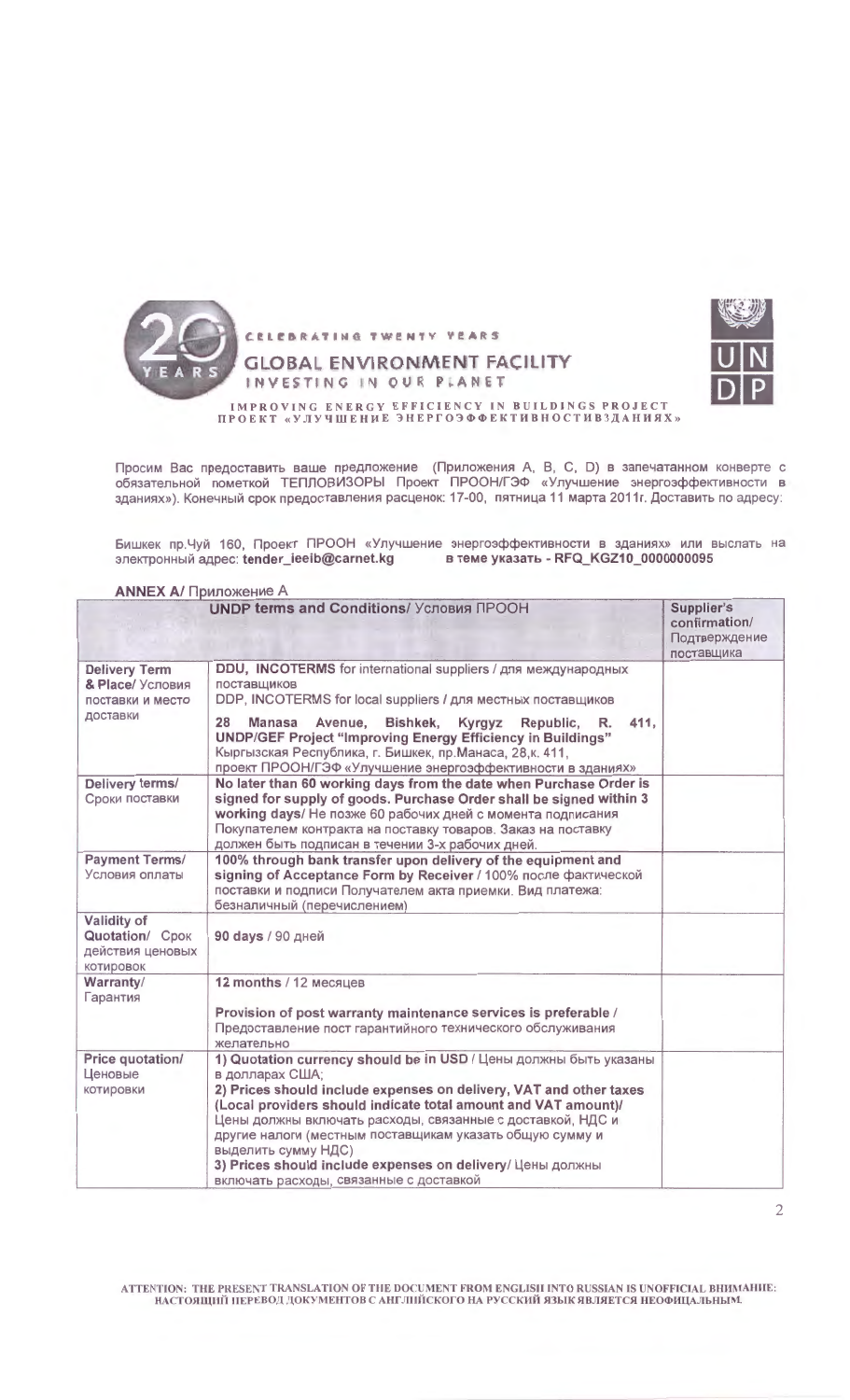

## CELEBRATING TWENTY YEARS

### **GLOBAL ENVIRONMENT FACILITY** INVESTING IN OUR PLANET



# IMPROVING ENERGY EFFICIENCY IN BUILDINGS PROJECT<br>
IIPOEKT «УЛУЧШЕНИЕ ЭНЕРГОЭФФЕКТИВНОСТИВЗДАНИЯХ»

| <b>Evaluation of RFQ</b><br>/ Оценка RFQ        | Evaluation will be made by Lots/ Оценка будет произведена по<br>лотам. (Partial quotes by LOT is permitted / Частичные заявки по лотам<br>разрешены).                                                                                                                                                                                                                                                                                                                                                    |  |
|-------------------------------------------------|----------------------------------------------------------------------------------------------------------------------------------------------------------------------------------------------------------------------------------------------------------------------------------------------------------------------------------------------------------------------------------------------------------------------------------------------------------------------------------------------------------|--|
| Annex E/<br>Приложение Е                        | <b>General Terms and Conditions for Goods applicable for all</b><br>contracts/Общие условия действуют в отношении всех контрактов<br>ПРООН по поставке материалов, изделий и оборудования                                                                                                                                                                                                                                                                                                                |  |
| General<br>Requirements/<br>Общие<br>требования | 1. The Supplier should provide copies of the legal registration of<br>the company and licenses to provide the specified services/<br>Поставщик должен предоставить копии документов компании,<br>подтверждающих её юридическую регистрацию и лицензии<br>компании на право заниматься указанной деятельностью                                                                                                                                                                                            |  |
|                                                 | 2. All Goods must be new, unused/ Все поставляемые товары<br>должны быть новыми и не использованными ранее                                                                                                                                                                                                                                                                                                                                                                                               |  |
|                                                 | 3. Technical and ergonomic specifications of Goods offered must<br>be equal or higher than the specifications of products noted in<br>each Technical Specification/ Технические и эргономические<br>параметры предлагаемых Товаров должны быть равными или<br>выше чем спецификации продуктов, отмеченных в каждой<br>Технической Спецификации                                                                                                                                                           |  |
|                                                 | 4. All thermal imaging devices technical documentation and<br>installation and operating manuals should be in Russian (if the<br>original documentation is in English the Russian versions of<br>such documents should be provided)/ Вся техническая<br>документация по тепловизорам, включая руководства по<br>установке и эксплуатации, должна быть на русском языке (в<br>случае, если оригиналы имеются только на английском языке,<br>следует предоставить их версии, переведенные на русский язык) |  |
|                                                 | 5. Power requirements/ Электричество: АС, 220V+/-30V, 50 Hz +/- 1<br>Hz, possible voltage jumps, socket/connector type - European<br>standard 2/ Перемен. ток; 220 В +/- 30 В; 50 Гц +/- 1 Гц; возможны<br>скачки напряжения; тип электрических розеток/разъемов -<br>Евростандарт                                                                                                                                                                                                                       |  |
|                                                 |                                                                                                                                                                                                                                                                                                                                                                                                                                                                                                          |  |

ATTENTION: THE PRESENT TRANSLATION OF THE DOCUMENT FROM ENGLISH INTO RUSSIAN IS UNOFFICIAL ВНИМАНИЕ: НАСТОЯЩИЙ ПЕРЕВОД ДОКУМЕНТОВ С АПГЛИЙСКОГО НА РУССКИЙ ЯЗЫК ЯВЛЯЕТСЯ НЕОФИЦАЛЬНЫМ.

 $\sim$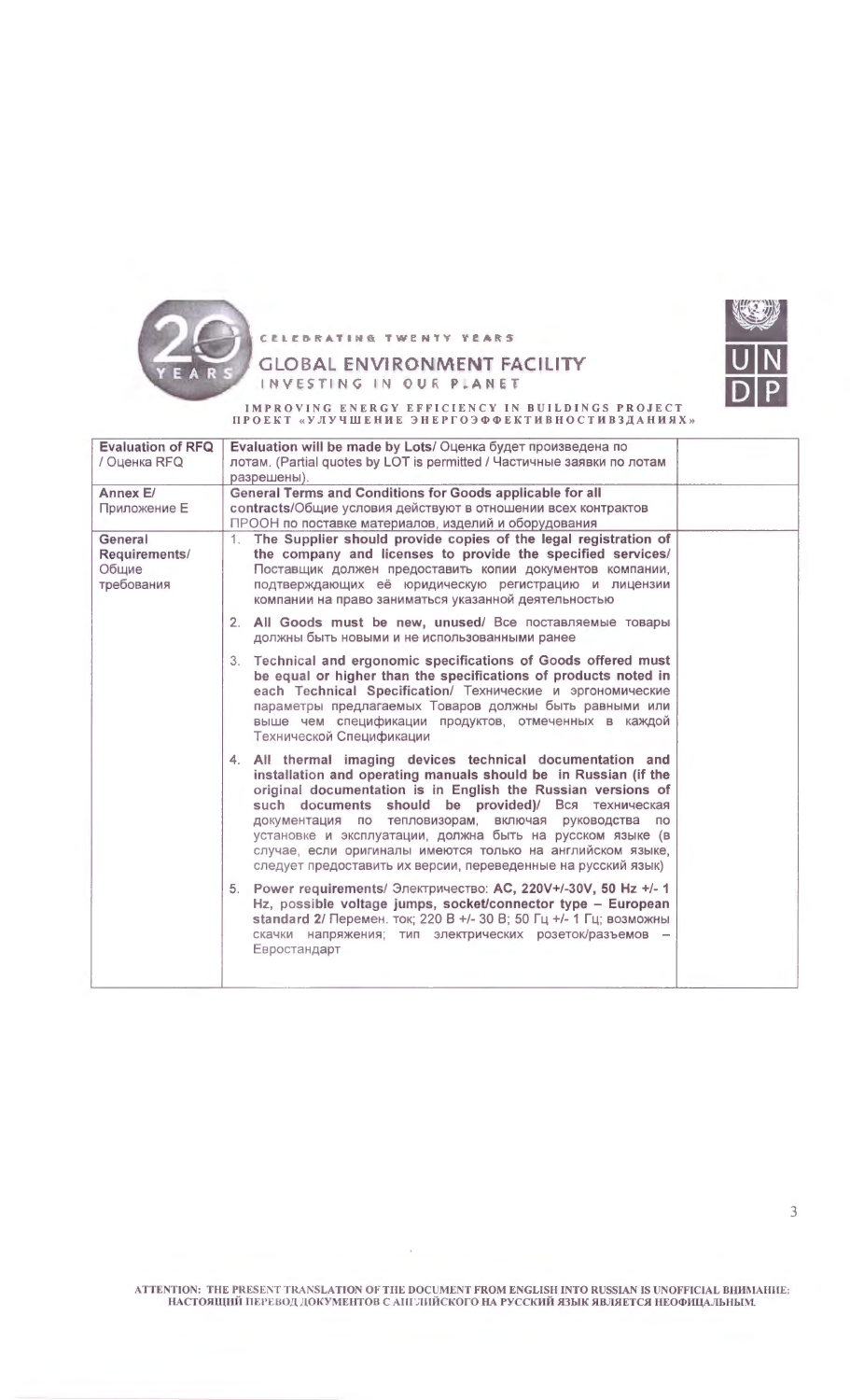



IMPROVING ENERGY EFFICIENCY IN BUILDINGS PROJECT ПРОЕКТ «УЛУЧШЕНИЕ ЭНЕРГОЭФФЕКТИВНОСТИВЗДАНИЯХ»

**ANNEX B** 

**TECHNICAL SPECIFICATIONS/ Технические спецификации** 

| LOT/<br>ЛОТ | Generic Description/ Общее описание<br>Include: Technical specifications, quality & safety<br>standards, special features required/<br>включает технические спецификации, стандарты<br>качества и безопасности, особые характеристики | Quantity<br>(EA)<br>Кол-во<br>(III.) | Unit<br>price/<br>Цена за<br>единицу | Total/<br>Общая<br>СТОИМОСТЬ | Note/<br>Примеча<br>ние |
|-------------|---------------------------------------------------------------------------------------------------------------------------------------------------------------------------------------------------------------------------------------|--------------------------------------|--------------------------------------|------------------------------|-------------------------|
|             | Thermal imaging devices for instrumental<br>estimation of energy efficiency in buildings/<br>Тепловизоры для инструментальной оценки<br>энергоэффективности зданий:                                                                   |                                      |                                      |                              |                         |

| LOT/<br>ЛОТ | Generic Description/Общее описание)<br>include technical specifications, quality & safety<br>standards.<br>special features required/ включает технические<br>спецификации, стандарты качества и<br>безопасности, требуемые особые характеристики                                                                                                                                                                                                                                                                                                                                                                                                                                                                                                                                                                                                                                                                                                                | Specifications of Equipment offered by<br>Supplier / Спецификации оборудования<br>предлагаемого поставшиком |
|-------------|------------------------------------------------------------------------------------------------------------------------------------------------------------------------------------------------------------------------------------------------------------------------------------------------------------------------------------------------------------------------------------------------------------------------------------------------------------------------------------------------------------------------------------------------------------------------------------------------------------------------------------------------------------------------------------------------------------------------------------------------------------------------------------------------------------------------------------------------------------------------------------------------------------------------------------------------------------------|-------------------------------------------------------------------------------------------------------------|
| 1.          | Thermal imaging devices /Тепловизоры<br><b>MAIN REQUIREMENTS / OCHOBHLIE</b><br><b>ТРЕБОВАНИЯ</b><br>Measure temperature across the whole image<br>space ±2°C or ±2% from indicated value/<br>Измерение температур по всему полю<br>изображения ±2°С или ±2% от значения<br>показаний<br>Capacity for thermogram storage with photos<br>۰<br>up to 500 thermograms/ Емкость для<br>хранения термограмм, совмещенных с<br>фотоизображением, до 500 термограмм<br>Resolution of at least 240 x 240 pixels (higher<br>٠<br>resolution preferred)/ Разрешение не менее<br>240 х 240 пикселей (более высокое<br>разрешение желательно)<br>Russian menu / Русифицированное меню<br>$\qquad \qquad \bullet$<br>Measuring in temperature interval from -10 <sup>o</sup> C<br>٠<br>to $+250^{\circ}$ C, and relative humidity interval from<br>10% to 80%/ Измерение в температурном<br>интервале от-10С до +250С, и интервале<br>относительной влажности от 10% до 80 %. |                                                                                                             |

ATTENTION: THE PRESENT TRANSLATION OF THE DOCUMENT FROM ENGLISH INTO RUSSIAN IS UNOFFICIAL ВНИМАНИЕ: НАСТОЯЩИЙ ПЕРЕВОД ДОКУМЕНТОВ С АПГЛИЙСКОГО НА РУССКИЙ ЯЗЫК ЯВЛЯЕТСЯ НЕОФИЦАЛЬНЫМ.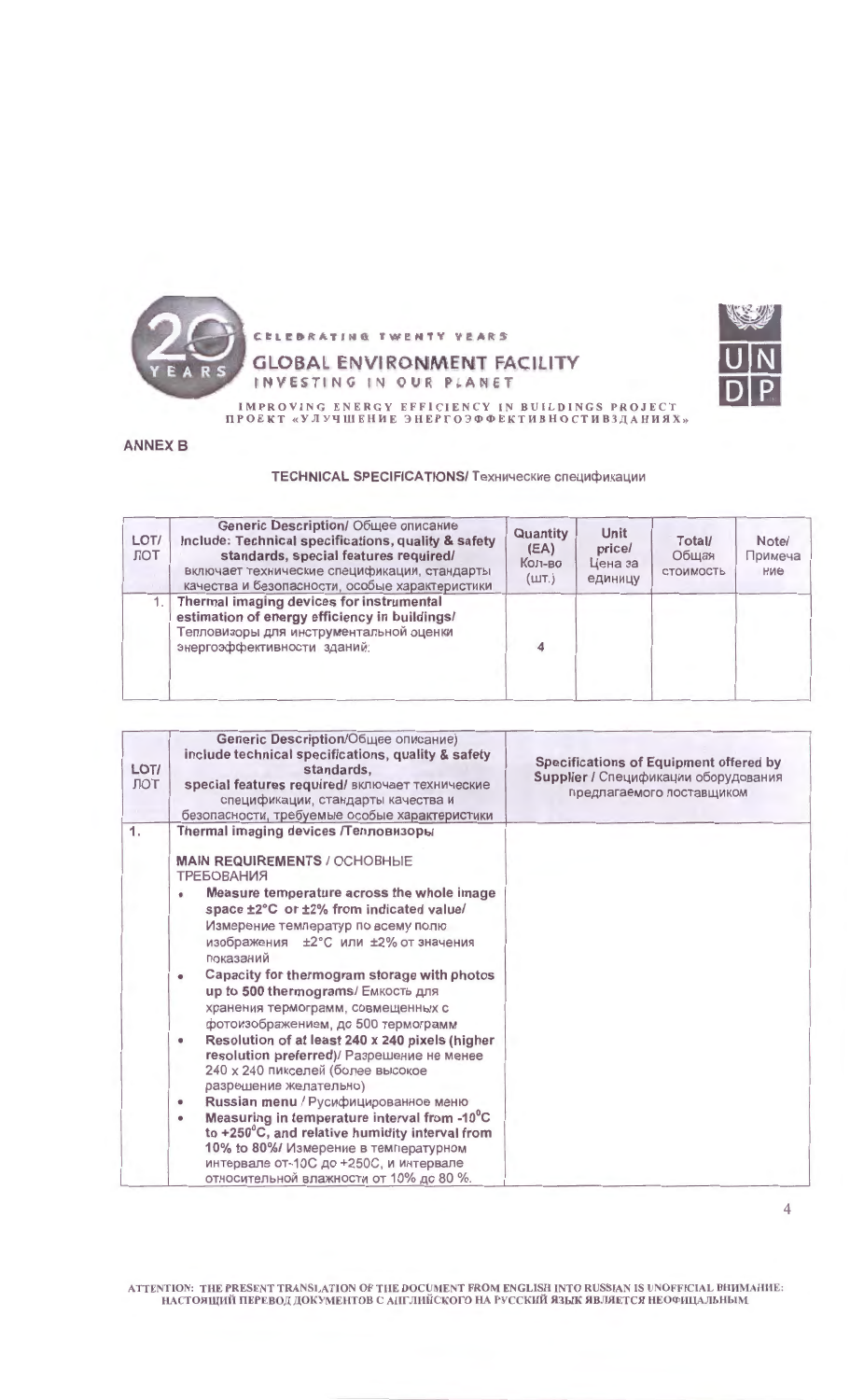

Additional notes by supplier regarding technical characteristics and parts kitting of the equipment / Дополнительные примечания поставщика по техническим характеристикам и комплектации оборудования.

ATTENTION: THE PRESENT TRANSLATION OF THE DOCUMENT FROM ENGLISH INTO RUSSIAN IS UNOFFICIAL BHIMAHHE: НАСТОЯЩИЙ ПЕРЕВОД ДОКУМЕНТОВ С АНГЛИЙСКОГО НА РУССКИЙ ЯЗЫК ЯВЛЯЕТСЯ НЕОФИЦАЛЬНЫМ.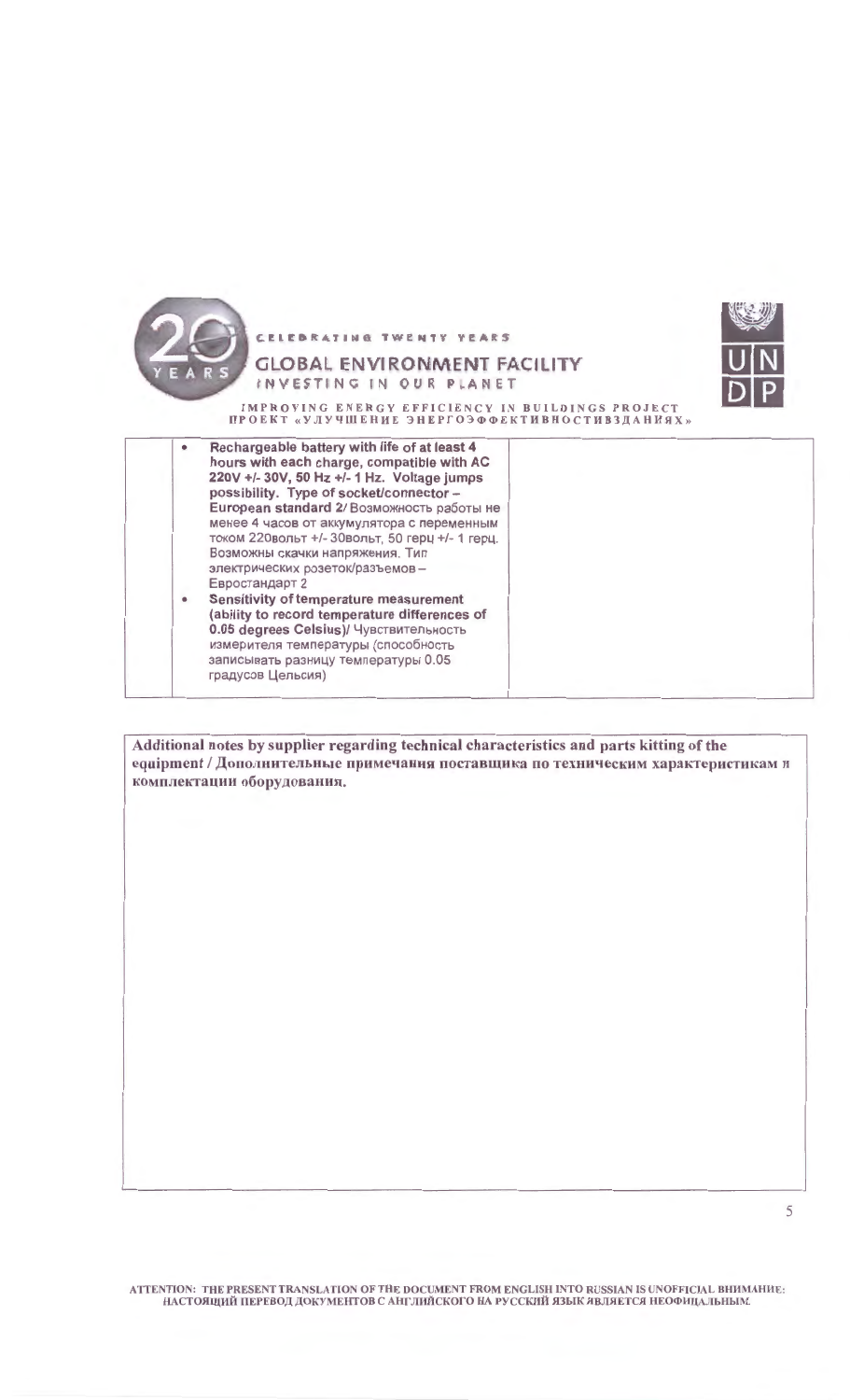

## CELEBRATING TWENTY VEARS **GLOBAL ENVIRONMENT FACILITY** INVESTING IN OUR PLANET



IMPROVING ENERGY EFFICIENCY IN BUILDINGS PROJECT<br>ПРОЕКТ «УЛУЧШЕНИЕ ЭНЕРГОЭФФЕКТИВНОСТИВЗДАНИЯХ»

## ANNEX C

| LOT/<br>ЛОТ    | Generic Description/ Общее описание                                                                                                                                                                                                                                                                                                                                                                                                                                              | Quantity<br>(EA)<br>Кол-во<br>(чел.)             | Unit<br>price<br>(Цена за<br>единицу) | <b>Total</b><br>(Общая<br><b>СТОИМОСТ</b><br>$\mathsf{b}$ | <b>Note</b><br>(Примечан<br>Me) |
|----------------|----------------------------------------------------------------------------------------------------------------------------------------------------------------------------------------------------------------------------------------------------------------------------------------------------------------------------------------------------------------------------------------------------------------------------------------------------------------------------------|--------------------------------------------------|---------------------------------------|-----------------------------------------------------------|---------------------------------|
| 2 <sup>1</sup> | Training on using of thermal imagers for<br>instrumental estimation of buildings for<br>laboratory staff of the republic centre of<br>standardization and certification within the State<br>Agency for Architecture and Construction of KR/<br>Обучение персонала лаборатории<br>республиканского центра стандартизации и<br>сертификации при Государственном агентстве<br>по архитектуре и строительству КР<br>использованию тепловизоров при<br>инструментальной оценке зданий | Group /<br><b>Группа</b><br>$(10 -$<br>15people) |                                       |                                                           |                                 |

| LOT/ | Generic Description/ Общее описание<br>Includes technical specifications, quality & safety standards,                                                                                                                                                                                                                                                    |                        |
|------|----------------------------------------------------------------------------------------------------------------------------------------------------------------------------------------------------------------------------------------------------------------------------------------------------------------------------------------------------------|------------------------|
| ЛОТ  | special features required/ включает технические спецификации,                                                                                                                                                                                                                                                                                            | <b>Note</b> Примечание |
|      | стандарты качества и безопасности, особые характеристики                                                                                                                                                                                                                                                                                                 |                        |
| 2.   | <b>MAIN REQUIREMENTS / OCHOBHLIE TPE5OBAHI/IS</b>                                                                                                                                                                                                                                                                                                        |                        |
|      | One time visit of trainer to Bishkek, Kyrgyzstan after delivery of<br>$\bullet$<br>equipment no later than 15 working days/ Приезд (один раз) тренера<br>в г. Бишкек, Кыргызстан после поставки оборудования с разрывом не<br>более 15 рабочих дней;                                                                                                     |                        |
|      | Training conduction in Russian is preferred. If the training is<br>۰<br>delivered in English provide Russian translation services to be<br>included into financial proposal / Обучение на русском языке<br>предпочтительно. При обучении на английском языке предусмотреть<br>и заложить в финансовое предложение услуги по переводу на<br>русский язык; |                        |
|      | Deliver training using the examples of agreed sites with certification<br>۰<br>from training companies / Обучение провести на примере<br>согласованных объектов, с вручением сертификатов от обучающей<br>компании;                                                                                                                                      |                        |
|      | No less 10 participants in training group / Численность группы по<br>$\bullet$<br>обучению не менее 10 человек                                                                                                                                                                                                                                           |                        |

ATTENTION: THE PRESENT TRANSLATION OF THE DOCUMENT FROM ENGLISH INTO RUSSIAN IS UNOFFICIAL BHIMAHIIE: НАСТОЯЩИЙ ПЕРЕВОД ДОКУМЕНТОВ С АНГЛИЙСКОГО НА РУССКИЙ ЯЗЫК ЯВЛЯЕТСЯ НЕОФИЦАЛЬНЫМ.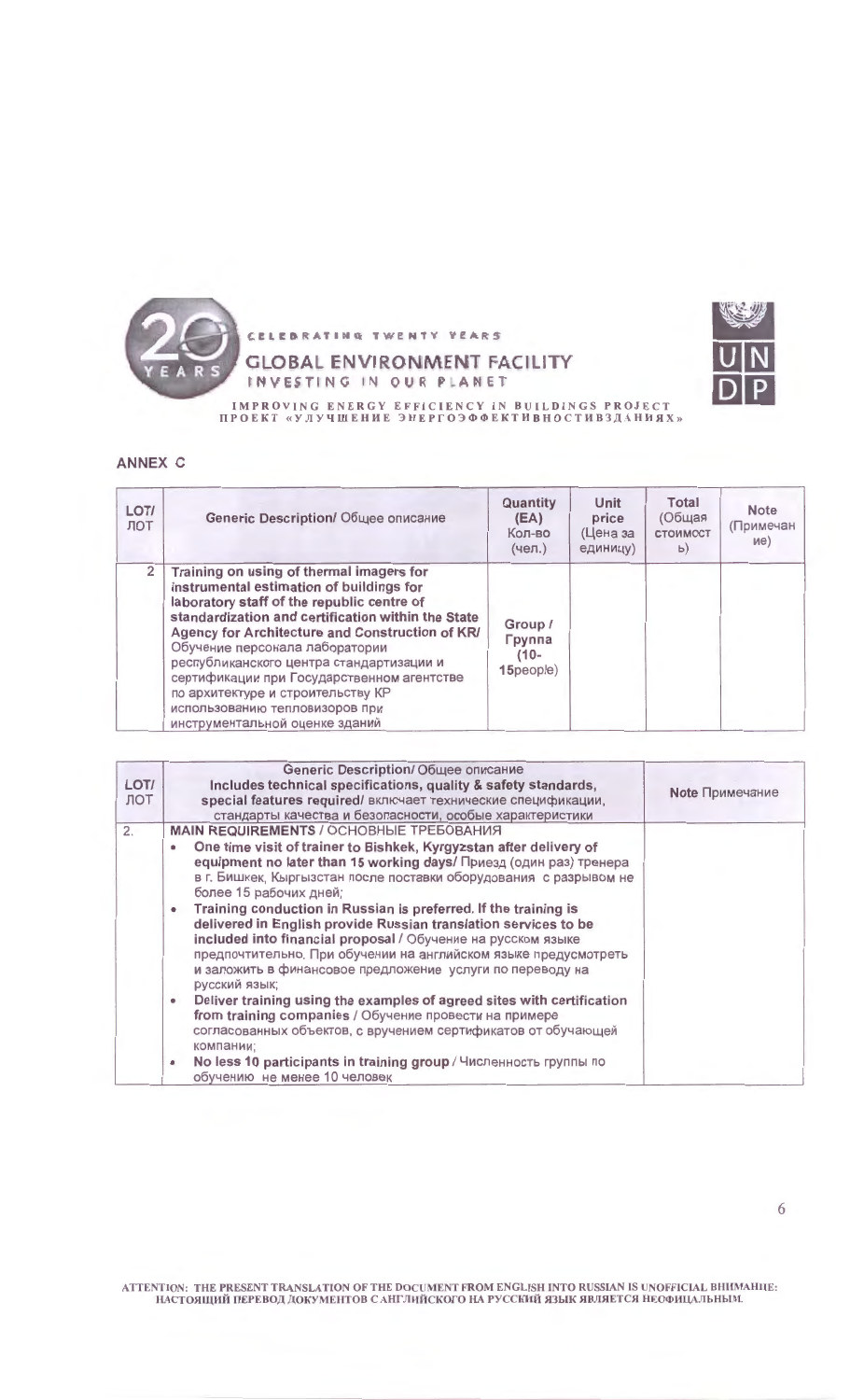

## **GLOBAL ENVIRONMENT FACILITY** INVESTING IN OUR PLANET

CELEBRATING TWENTY VEARS



IMPROVING ENERGY EFFICIENCY IN BUILDINGS PROJECT<br>
ПРОЕКТ «УЛУЧШЕНИЕ ЭНЕРГОЭФФЕКТИВНОСТИВЗДАНИЯХ»

| <b>ANNEX D/ Приложение D</b>                                           |  |
|------------------------------------------------------------------------|--|
| Full companies name/ Полное<br>юридическое название организации        |  |
| Full companies name in English/<br>Полное название на английском языке |  |
| Legal position/status/Юридический<br>статус                            |  |
| Legal Address/ Юридический адрес                                       |  |
| De facto address/ Фактический адрес                                    |  |
| Year of foundation/ Год основания                                      |  |
| Companies profile/ Профиль<br>компании                                 |  |
| <b>Bank requisitions/ Банковские</b><br>реквизиты                      |  |
| Status of VAT payer/ CTaTyc<br>плательщика НДС                         |  |
| Postal address / Почтовый адрес                                        |  |
| Head of company (name)/<br>Руководитель организации (ФИО)              |  |
| Contact name/ Контактное лицо                                          |  |
| Telephone number/ Номер телефона                                       |  |
| Fax number/ Номер факса                                                |  |
| E-mail address/ Электронная почта<br>(e-mail)                          |  |
| Website/ Интернет-сайт организации                                     |  |

Signature and stamp/Подпись руководителя, печать организации

ATTENTION: THE PRESENT TRANSLATION OF THE DOCUMENT FROM ENGLISH INTO RUSSIAN IS UNOFFICIAL BHIMAHIIE:<br>- ПАСТОЯЩИЙ ПЕРЕВОД ДОКУМЕНТОВ С АНГЛИЙСКОГО НА РУССКИЙ ЯЗЫК ЯВЛЯЕТСЯ НЕОФИЦАЛЬНЫМ.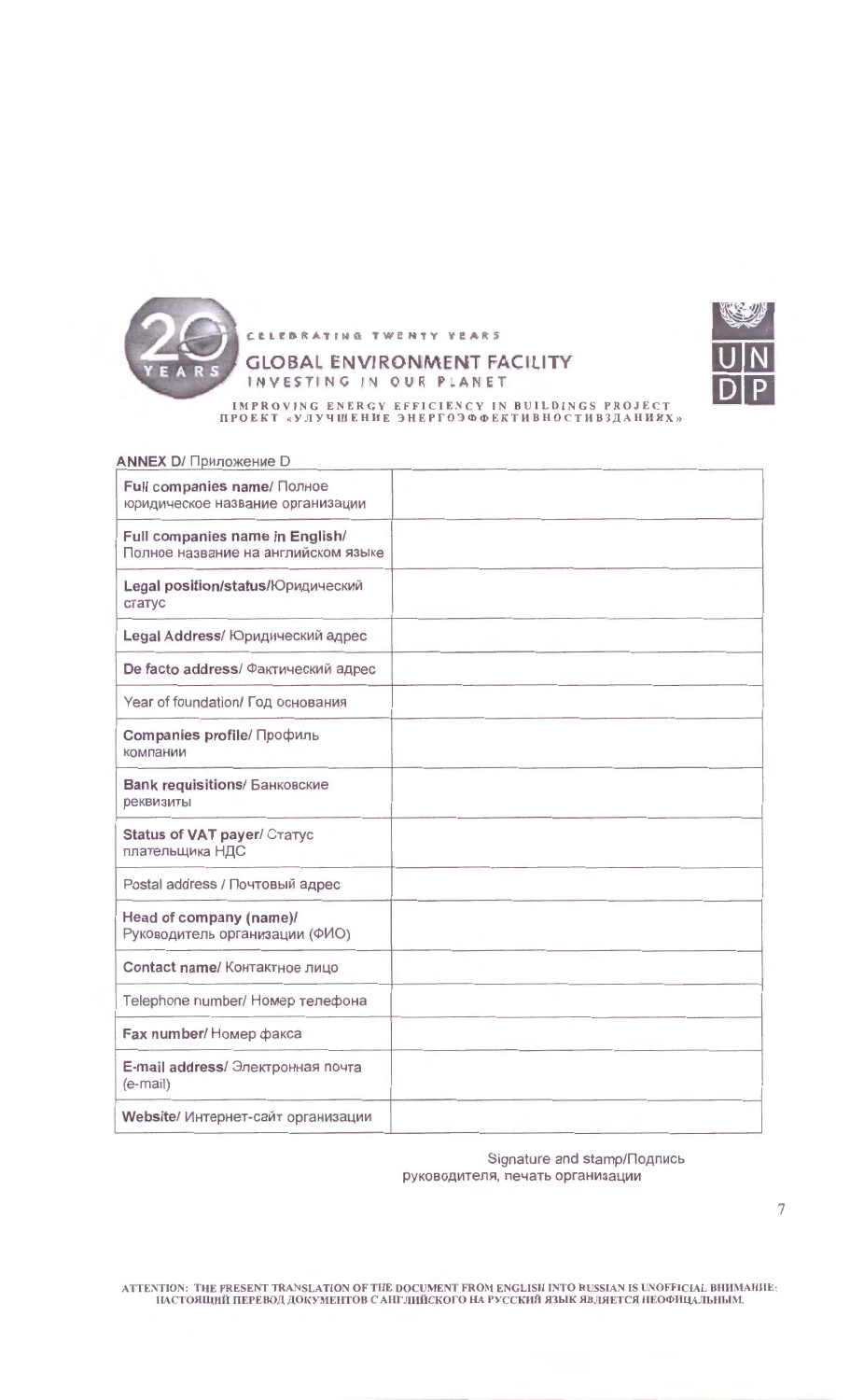

ANNEX Е/Приложение Е

### **General Terms and Conditions for Goods**

### 1. ACCEPTANCE OF THE PURCHASE ORDER

This Purchase Order may only be accepted by the Supplier's signing and returning an acknowledgement copy of it or by timely delivery of the goods in accordance with the terms of this Purchase Order, as herein specified. Acceptance of this Purchase Order shall effect a contract between the Parties under which the rights and obligations of the Parties shall be governed solely by the terms and conditions of this Purchase Order, including these General Conditions. No additional or inconsistent provisions proposed by the Supplier shall bind UNDP unless agreed to in writing by a duly authorized official ofUNDP.

#### 2. PAYMENT

- 2.1.1 UNDP shall, on fulfillment of the Delivery Terms, unless otherwise provided in this Purchase Order, make payment within 30 days of receipt of the Supplier's invoice for the goods and copies of the shipping documents specified in this Purchase Order.
- 2.1.2 Payment against the invoice referred to above will reflect any discount shown under the payment terms of this Purchase Order, provided payment is made within the period required by such payment terms.
- 2.1.3 Unless authorized by UNDP, the Supplier shall submit one invoice in respect of this Purchase Order, and such invoice must indicate the Purchase Order's identification number.
- 2.1.4 The prices shown in this Purchase Order may not be increased except by express written agreement of UNDP.

#### 3. TAX EXEMPTION

3.1 Section 7 of the Convention on the Privileges and Immunities of the United Nations provides, inter alia, that the United Nations, including its subsidiary organs, is exempt from all direct taxes, except charges for utilities services, and is exempt from customs duties and charges of a similar nature in respect of articles imported or exported for its official use. In the event any governmental authority refuses to recognize UNDP's exemption from such taxes, duties or charges, the Supplier shall immediately consult with UNDP to determine a mutually acceptable procedure.

3.2 Accordingly, the Supplier authorizes UNDP to deduct from the Supplier's invoice any amount representing such taxes, duties or charges, unless the Supplier has consulted with UNDP before the payment thereof and UNDP has, in each instance, specifically authorized the Supplier to pay such taxes, duties or charges under protest. In that event, the Supplier shall provide UNDP with written evidence that payment of such taxes, duties or charges has been made and appropriately authorized.

#### 4. RISK OF LOSS

Risk of loss, damage to or destruction of the goods shall be governed in accordance with DDU Incoterms 2000, unless otherwise agreed upon by the Parties on the front side of this Purchase Order.

#### 5. EXPORT LICENCES

Notwithstanding any INCOTERM 2000 used in this Purchase Order, the Supplier shall obtain any export licences required for the goods.

### 6. FITNESS OF GOODS/PACKAGING

8

ATTENTION: THE PRESENT TRANSLATION OF THE DOCUMENT FROM ENGLISH INTO RUSSIAN IS UNOFFICIAL BHUMAIIVE: НАСТОЯЩИЙ ПЕРЕВОД ДОКУМЕНТОВ С АПГЛИЙСКОГО НА РУССКИЙ ЯЗЫК ЯВЛЯЕТСЯ НЕОФИЦАЛЬНЫМ.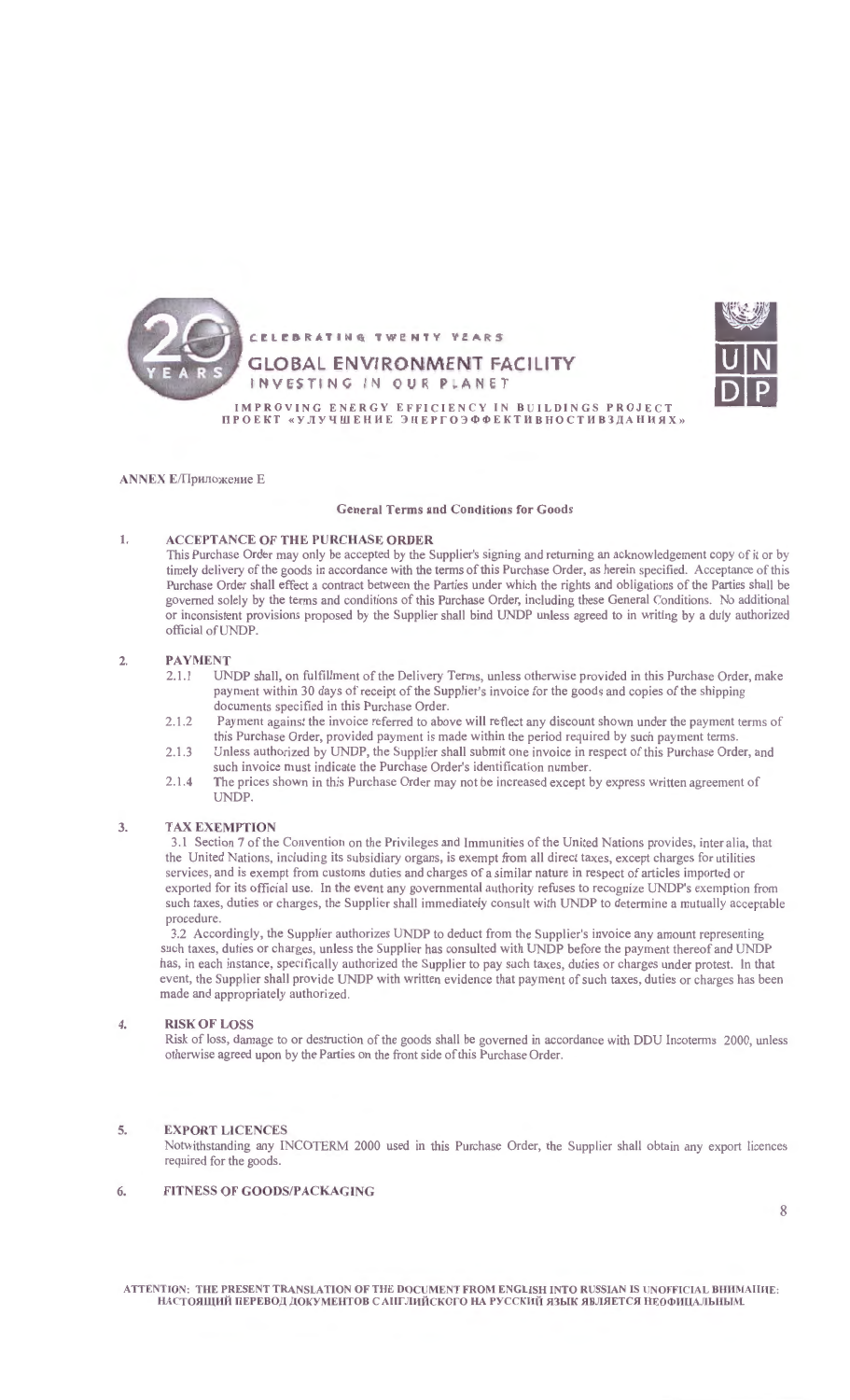

## CELEBRATING TWENTY YEARS GLOBAL ENVIRONMENT FACILITY

INVESTING IN OUR PLANET



IMPROVING ENERGY EFFICIENCY IN BUILDINGS PROJECT ПРОЕКТ «УЛУЧШЕНИЕ ЭНЕРГОЭФФЕКТИВНОСТИВЗДАНИЯХ»

The Supplier warrants that the goods, including packaging, conform to the specifications for the goods ordered under this Purchase Order and are fit for the purposes for which such goods are ordinarily used and for purposes expressly made known to the Supplier by UNDP, and are free from defects in workmanship and materials. The Supplier also warrants that the goods are contained or packaged adequately to protect the goods.

#### 7. INSPECTION

I. UNDP shall have a reasonable time after delivery of the goods to inspect them and to reject and refuse acceptance of goods not conforming to this Purchase Order; payment for goods pursuant to this Purchase Order shall not be deemed an acceptance of the goods.

2. Inspection prior to shipment does not relieve the Supplier from any of its contractual obligations.

### 8. INTELLECTUAL PROPERTY INFRINGEMENT

The Supplier warrants that the use or supply by UNDP of the goods sold under this Purchase Order does not infringe any patent, design, trade-name or trade-mark. In addition, the Supplier shall, pursuant to this warranty, indemnify, defend and hold UNDP and the United Nations harmless from any actions or claims brought against UNDP or the United Nations pertaining to the alleged infringement of a patent, design, trade-name or trade-mark arising in connection with the goods sold under this Purchase Order.

### 9. RIGHTS OF UNDP

In case of failure by the Supplier to fulfil its obligations under the terms and conditions of this Purchase Order, including but not limited to failure to obtain necessary export licences, or to make delivery of all or part of the goods by the agreed delivery date or dates, UNDP may, after giving the Supplier reasonable notice to perform and without prejudice to any other rights or remedies, exercise one or more of the following rights:

- a) Procure all or part of the goods from other sources, in which event UNDP may hold the Supplier responsible for any excess cost occasioned thereby.
- 
- b) Refuse to accept delivery of all or part of the goods.
- c) Cancel this Purchase Order without any liability for termination charges or any other liability of any kind of UNDP.

### 10. LATE DELIVERY

Without limiting any other rights or obligations of the parties hereunder, if the Supplier will be unable to deliver the goods by the delivery date(s) stipulated in this Purchase Order, the Supplier shall (i) immediately consult with UNDP to determine the most expeditious means for delivering the goods and (ii) use an expedited means of delivery, at the Supplier's cost (unless the delay is due to Force Majeure), if reasonably so requested by UNDP.

### 11. ASSIGNMENT AND INSOLVENCY

- 11.1 . The Supplier shall not, except after obtaining the written consent of UNDP, assign, transfer, pledge or make other disposition of this Purchase Order, or any part thereof, or any of the Supplier's rights or obligations under this Purchase Order.
- 11.2. Should the Supplier become insolvent or should control of the Supplier change by virtue of insolvency, UNDP may, without prejudice to any other rights or remedies, immediately terminate this Purchase Order by giving the Supplier written notice of termination.

### 12. USE OF UNDP OR UNITED NATIONS NAME OR EMBLEM

The Supplier shall not use the name, emblem or official seal of UNDP or the United Nations for any purpose.

### 13. PROHIBITION ON ADVERTISING

 $\overline{Q}$ 

ATTENTION: THE PRESENT TRANSLATION OF THE DOCUMENT FROM ENGLISH INTO RUSSIAN IS UNOFFICIAL BHUMAHUE: НАСТОЯЩИЙ ПЕРЕВОД ДОКУМЕНТОВ С АНГЛИЙСКОГО НА РУССКИЙ ЯЗЫК ЯВЛЯЕТСЯ НЕОФИЦАЛЬНЫМ.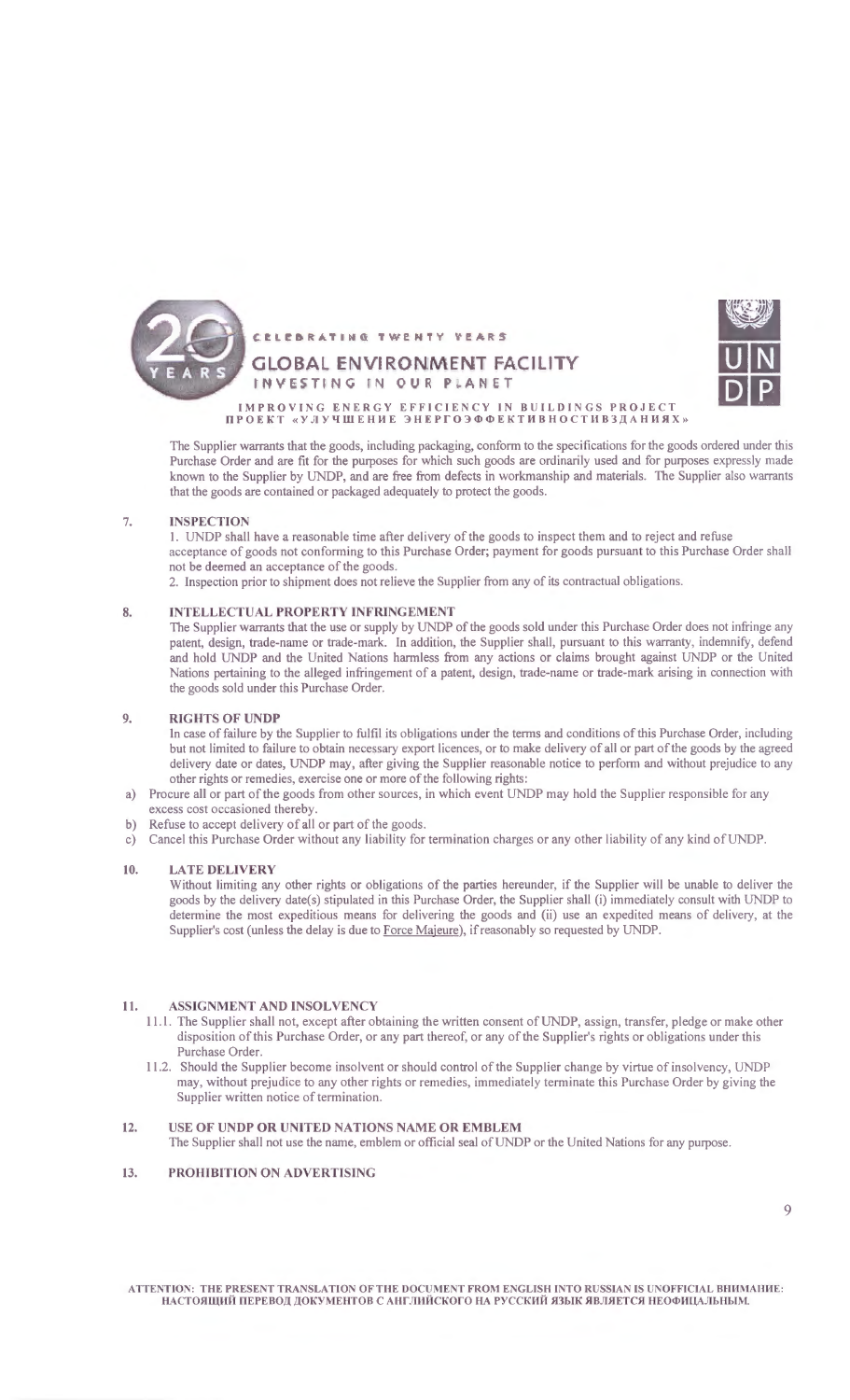



IMPROVING ENERGY EFFICIENCY IN BUILDINGS PROJECT<br>ПРОЕКТ «УЛУЧШЕНИЕ ЭНЕРГОЭФФЕКТИВНОСТИВЗДАНИЯХ»

The Supplier shall not advertise or otherwise make public that it is furnishing goods or services to UNDP without specific permission of UNDP in each instance.

### 14. CHILD LABOUR

The Supplier represents and warrants that neither it nor any of its affiliates is engaged in any practice inconsistent with the rights set forth in the Convention on the Rights of the Child, including Article 32 thereof, which, inter alia, requires that a child shalt be protected from performing any work that is likely to be hazardous or to interfere with the child's education, or to be harmful to the child's health or physical, mental, spiritual, moral or social development.

Any breach of this representation and warranty shall entitle UNDP to terminate this Purchase Order immediately upon notice to the Supplier, without any liability for termination charges or any other liability of any kind ofUNDP.

#### 15. MINES

The Supplier represents and warrants that neither it nor any of its affiliates is actively and directly engaged in patent activities, development, assembly, production, trade or manufacture of mines or in such activities in respect of components primarily utilized in the manufacture of Mines. The term "Mines" means those devices defined in Article 2, Paragraphs l, 4 and 5 of Protocol II annexed to the Convention on Prohibitions and Restrictions on the Use of Certain Conventional Weapons Which May Be Deemed to Be Excessively Injurious or to Have Indiscriminate Effects of 1980.

Any breach of this representation and warranty shall entitle UNDP to terminate this Purchase Order immediately upon notice to the Supplier, without any liability for termination charges or any other liability of any kind of UNDP.

### 16. SETTLEMENT OF DISPUTES

#### 16.1 Amicable Settlement

The Parties shall use their best efforts to settle amicably any dispute, controversy or claim arising out of, or relating to this Purchase Order or the breach, termination or invalidity thereof. Where the Parties wish to seek such an amicable settlement through conciliation, the conciliation shall take place in accordance with the UNClTRAL Conciliation Rules then obtaining, or according to such other procedure as may be agreed between the Parties.

#### 16.2 Arbitration

Unless, any such dispute, controversy or claim between the Parties arising out of or relating to this Purchase Order or the breach, termination or invalidity thereof is settled amicably under the preceding paragraph of this Section within sixty (60) days after receipt by one Party of the other Party's request for such amicable settlement, such dispute, controversy or claim shall be referred by either Party to arbitration in accordance with the UNClTRAL Arbitration Rules then obtaining, including its provisions on applicable law. The arbitral tribunal shall have no authority to award punitive damages. The Parties shall be bound by any arbitration award rendered as a result of such arbitration as the final adjudication of any such controversy, claim or dispute.

### 17. PRIVILEGES AND IMMUNITIES

Nothing in or related to these General Terms and Conditions or this Purchase Order shall be deemed a waiver of any of the privileges and immunities of the United Nations, including its subsidiary organs.

### Общие процедуры и условия поставки товаров

### 1. ПРИЕМКА ПРИКАЗА НА ЗАКУПКУ

Настоящий приказ на закупку может приниматься исключительно при условии наличия подписи Поставщика и возврата копии-подтверждения его приемки, или своевременной поставки товаров в соответствии с Приказом Поставки, как описано ниже. Приемка Приказа Закупки означает контракт между Сторонами, согласно которому все права и обязательства Сторон целиком и полностью регулируются сроками и условиями Приказа на Закупку, включая эти Общие Условия. Никакие дополнительные или непоследовательные положения,

10

ATTENTION: THE PRESENT TRANSLATION OF THE DOCUMENT FROM ENGLISH INTO RUSSIAN IS UNOFFICIAL BHUMAHIJE: НАСТОЯЩИЙ ПЕРЕВОД ДОКУМЕНТОВ С АНГЛИЙСКОГО НА РУССКИЙ ЯЗЫК ЯВЛЯЕТСЯ НЕОФИЦАЛЬНЫМ.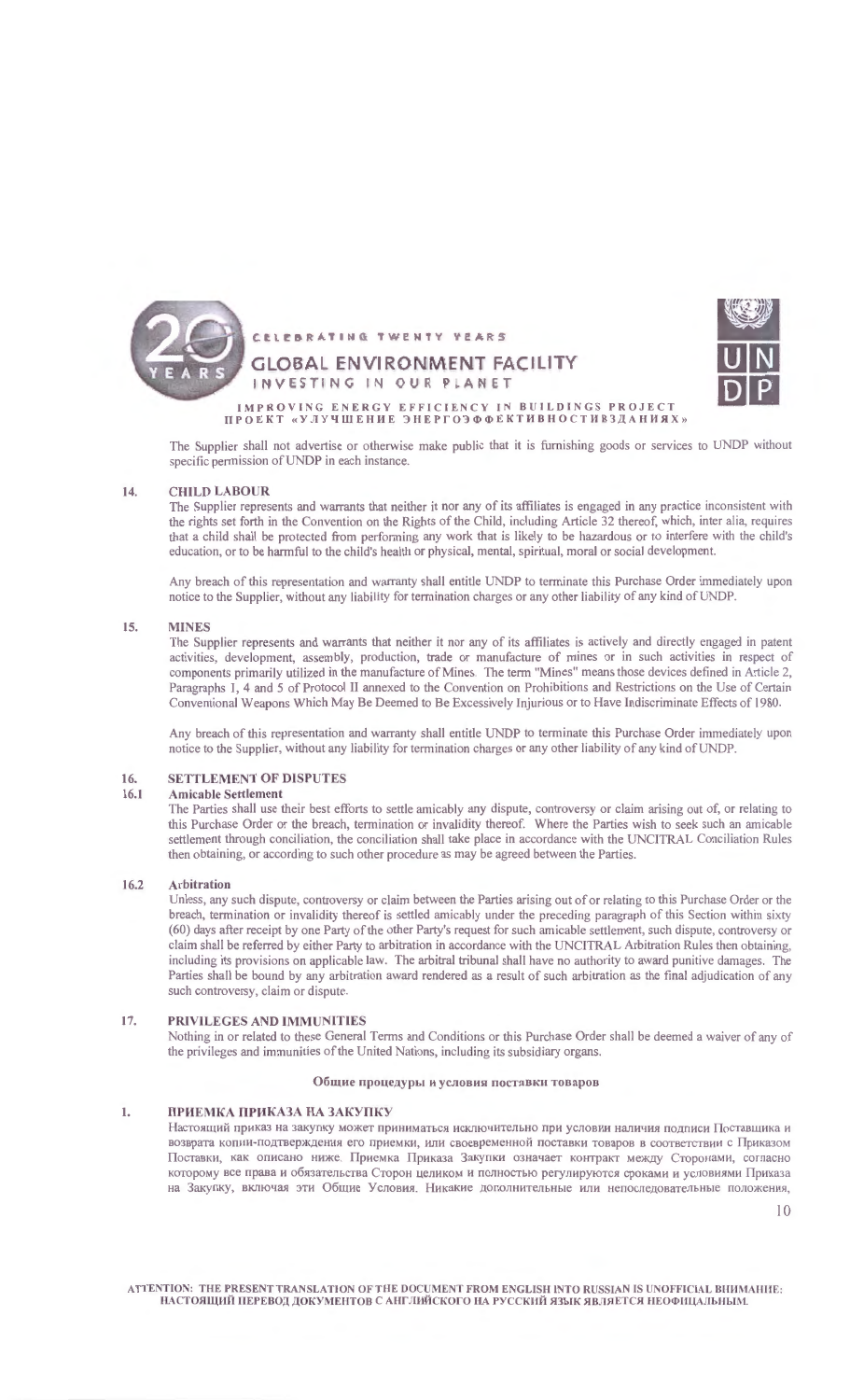



IMPROVING ENERGY EFFICIENCY IN BUILDINGS PROJECT<br>ПРОЕКТ «УЛУЧШЕНИЕ ЭНЕРГОЭФФЕКТИВНОСТИВЗДАНИЯХ»

предложенные Поставщиком, не являются обязательными для ПРООН, если только они не подтверждены в письменном виде уполномоченным представителем ПРОООН.

#### ПЛАТЕЖ  $2.$

- В случае выполнения Сроков Поставки, или же других условий, оговоренных в Приказе на Закупку,  $2.1.5$ ПРООН производит платеж в 30-дневный срок после получения счета-фактуры (инвойса) Поставщика на заказанные товары и копий документов отгрузки, оговоренных в настоящем Приказе на Закупку.
- Платеж по инвойсу, упомянутому выше, включает все скидки, оговоренные в условиях платежа  $2.1.6$ согласно данному Приказу в течение периода, предусмотренного в условиях закупки.
- При условии авторизации ПРООН Поставщик представляет один инвойс согласно Заказа на  $2.1.7$ Закупку, и в этом инвойсе обязательно должен быть указан идентификационный номер Приказа на Закупку.
- Цены, указанные в Приказе на Закупку, не могут быть увеличены, если только такое увеличение не  $2.1.8$ оговорено в письменном соглашение с ПРООН.

#### ВЗИМАНИЕ НАЛОГОВ  $3<sub>1</sub>$

3.1 В Разделе 7 Конвенции о Привилегиях и Иммунитете Организации Объединенных Наций, inter alia, прописано, что Организация Объединенных Наций, включая ее вспомогательные органы, освобождена от всех прямых налогов, за исключением платежей за эксплуатацию и обслуживание оборудования, а также от таможенных пошлин и платежей подобного характера в отношении изделий, импортируемых или экспортируемых для официального использования. В случае если какой-либо государственный орган отказывается признавать условие освобождения ПРООН от налогов и пошлин вышеуказанного характера, Поставщик обязан немедленно связаться и проконсультироваться с ПРООН с тем, чтобы определить взаимоприемлемую процедуру.

3.2 Соответственно, Поставщик уполномочивает ПРООН вычесть из инвойса Поставщика любую сумму, представляющую такие налоги, пошлину или сборы, при условии предварительной консультации с ПРООН, до их выплаты, и ПРООН в каждом отдельном случае ПРООН выдала разрешение на выплату данного налога, пошлины или сбора с их последующим опротестованием. В этом случае Поставщик обязан предоставить ПРООН письменные свидетельства того, что подобная выплата налога, пошлины или сбора, действительно, была должным образом санкционирована.

#### РИСК ПОТЕРИ 4.

Риск потери, повреждения или уничтожения товаров регулируется в соответствии с DDU Incoterms 2000, если только иное не оговорено Сторонами и не расписано на передней стороне Приказа на Закупку.

#### ЭКСПОРТНЫЕ ЛИЦЕНЗИИ 5.

В Дополнение к используемому в настоящем Приказе на Закупку INCOTERM 2000, Поставщик получает все экспортные лицензии, необходимые для поставки товаров.

#### СООТВЕТСТВИЕ УПАКОВКИ ТОВАРОВ 6.

Поставщик обязуется, что товары, включая их упаковку, будут соответствовать спецификациям товаров, заказанных согласно настоящего Приказа на Поставку, и что их упаковка будет отвечать предназначению, для которого эти товары обычно используются, а также целям, о которых Поставщик был предварительно уведомлен ПРООН, и гарантирует, что товары не будут иметь технически и материальных дефектов. Поставщик также гарантирует, что товары будут содержаться и будут упакованы соответствующим образом для их защиты и сохранности.

#### 7. **ИНСПЕКЦИЯ**

ATTENTION: THE PRESENT TRANSLATION OF THE DOCUMENT FROM ENGLISH INTO RUSSIAN IS UNOFFICIAL BHUMAHUE: НАСТОЯЩИЙ ПЕРЕВОД ДОКУМЕНТОВ С АНГЛИЙСКОГО НА РУССКИЙ ЯЗЫК ЯВЛЯЕТСЯ НЕОФИЦАЛЬНЫМ.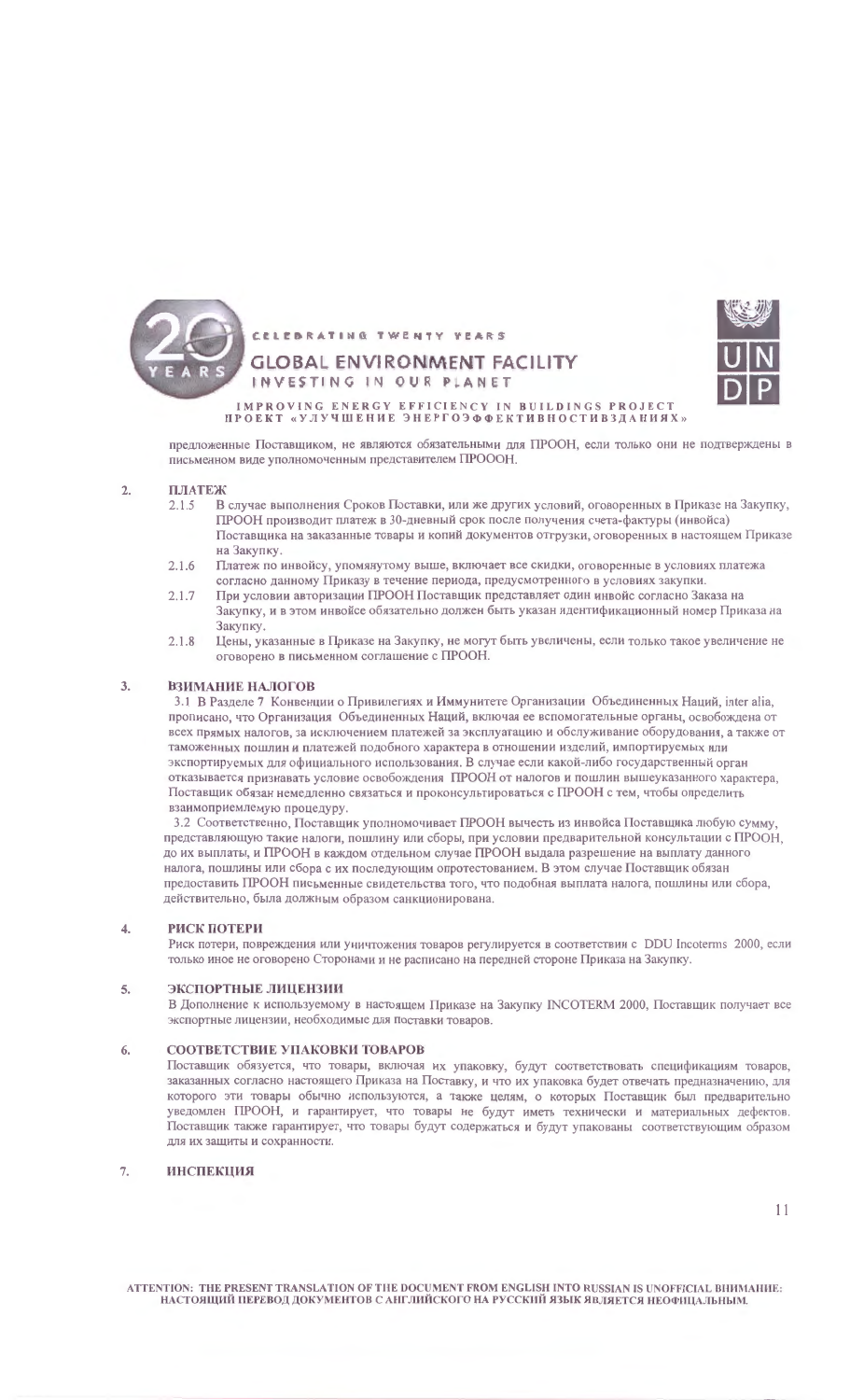

INVESTING IN OUR PLANET

**GLOBAL ENVIRONMENT FACILITY** 

IMPROVING ENERGY EFFICIENCY IN BUILDINGS PROJECT<br>
HPOEKT «УЛУЧШЕНИЕ ЭНЕРГОЭФФЕКТИВНОСТИВЗДАНИЯХ» 1. После доставки товаров ПРООН будет предоставлено достаточно времени для проверки их состояния и

отбраковки и отказа от товаров, не соответствующих условиям настоящего Приказа на Закупку; платеж за поставленный товар будет производиться исключительно после его проверки и приемки. 2. Проверка товара перед его отгрузкой не освобождает Поставщика от его контрактных обязательств.

#### НАРУШЕНИЕ ПРАВА ИНТЕЛЛЕКТУАЛЬНОЙ СОБСТВЕННОСТИ 8.

CELEBRATING TWENTY VEARS

Поставщик гарантирует, что использование или поставка ПРООН товаров согласно данного Приказа на Поставку не нарушит никакой патент, конструкцию, торговое название или торговую марку, Кроме того, в соответствии с настоящей гарантией Поставщик застрахует, защитит и не нанесет ущерба ПРООН и Организации Объединенных Наций от любых действий или исков против ПРООН и Организации Объединенных Наций вследствие возможных нарушений патентов, конструкций, торговых названий или торговых марок в связи с эксплуатацией товаров, приобретенных в соответствии с настоящим Приказом на Закупку.

#### ПРАВА ПРООН 9.

В случае невыполнения Поставщиком обязательств по условиям настоящего Приказа на Закупку, включая, но не ограничиваясь, получение им необходимых экспортных лицензий, или неспособности поставки всего товара или его части в оговоренный срок или сроки поставки, ПРООН имеет право, после предварительного уведомления Поставщика, без предвзятости или ущемления других условий договора реализовать одно лил несколько из следующих прав:

- d) Произвести закупку идентичного товара или недопоставленной части товара из других источников, причем
- Поставщик будут обязан компенсировать все связанные с этим дополнительные издержки.
- Отказаться от поставки всего товара или его части.
- Отменить настоящий Приказ на Закупку, не неся при этом ответственности за прекращение действия данного f) Приказа или каких-либо других обязательств ПРООН.

#### 10. ЗАЖЕРЖКА ПОСТАВКИ

Не ограничивая другие права или обязательства нижеподписавшихся сторон, в случае неспособности Поставщика поставить товары в сроки, оговоренные а настоящем Приказе на Поставку, Поставщик обязан (i) немедленно проконсультироваться с ПРООН с тем, чтобы совместно выработать экстренные меры для ускорения поставки товаров, и (ii) использовать оперативные способы поставки за счет Поставщика (за исключением случаев, когда поставка задерживается в силу форс-мажорных обстоятельств), при любезном согласии со стороны ПРООН.

#### ЗАДАНИЕ И НЕПЛАТЕЖЕСПОСОБНОСТЬ 11.

- 11.3. Поставщик не имеет права без письменного согласия ПРООН поручать, передавать, брать на себя обязательства или каким-либо иным образом изменять формат данного Приказа на Закупку или, какуюлибо из его частей, или же менять права или обязательства Поставщика, прописанные в настоящем Приказе на Закупку.
- 11.4. В случае неплатежеспособности Поставщика или же изменения его платежеспособности в худшую сторону, ПРООН имеет право, непредвзято в отношении его других прав или принимаемых мер, немедленно прекратить действие данного Приказа на Закупку и письменно уведомить Поставщика о своем решении прекратить действие Приказа.

### 12. ИСПОЛЬЗОВАНИЕ НАЗВАНИЯ ИЛИ ЭМБЛЕМЫ ПРООН И ОРГАНИЗАЦИИ ОБЪЕДИНЕННЫХ НАЦИЙ

Поставщик не имеет права использовать название, эмблему или официальную печать ПРООН или Организации Объединенных Наций для каких бы то ни было целей.

ЗАПРЕТ НА РЕКЛАМУ  $13.$ 

ATTENTION: THE PRESENT TRANSLATION OF THE DOCUMENT FROM ENGLISH INTO RUSSIAN IS UNOFFICIAL BHUMAHUE: НАСТОЯЩИЙ ПЕРЕВОД ДОКУМЕНТОВ С АНГЛИЙСКОГО НА РУССКИЙ ЯЗЫК ЯВЛЯЕТСЯ НЕОФИЦАЛЬНЫМ.